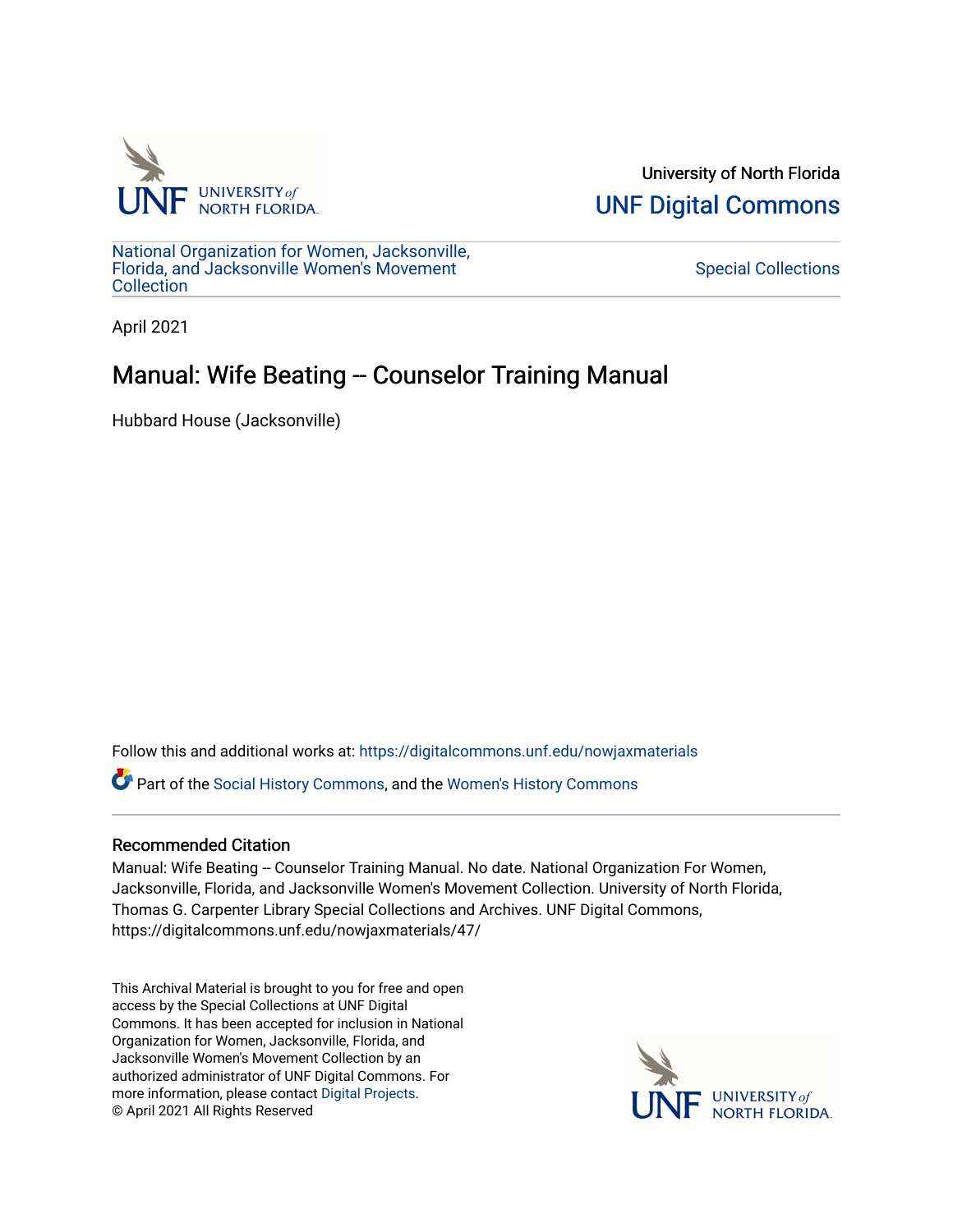- A. COUNSELOR'S ROLES
	- 1. Practical Helper and Educator--where to go for legal, medical and social service; help with appointments if necessary
	- 2. Advocate--counselor should keep in contact with legal, medical and social service and authorities... to keep her informed about what is happening and be sure that all possible is being done
	- 3. Counselor-Supporter--provide emotional support, encourage her to talk about experiences and to hlp her identify and understand feelings.
- **B. TYPES OF CLIENTS** 
	- 1. Variations in Background--all economic, ethnic, educational and social divisions as well as ages.
	- 2. History of Being Assaulted--some have long history (nightmare state) vs. crisis state
- INITIAL INTERVIEW-INTAKE  $C_{\bullet}$ 
	- 1. Victim Anxiety
		- A. Worries About how to communicate with counselor
		- B. Fears that counselor will be judgemental
		- C. Embarrassment in labeling self as a "battered wife"
		- D. Confidentiality
		- E. Committments--worried she might be pressured into filing for divorce or criminal proceedings.
	- 2. Practical Aspects
		- A. Where to Meet
		- B. Assailant (do not meet with woman's assailant anywhere)
		- C. Setting limits--set limits on how involved you will be with client--phoning, visits, etc.
		- D. Setting time and energy boundaries -- don't get into rescuer syndrome
	- 3. Range of Emotional Reactions
		- A. Loss of Control, helplessness
		- B. Fear
		- C. Anger
		- D. Guilt
		- E. Embarrassment
		- F. Doubts about sanity
	- 4. Counseling skills and techniques
		- A. Listening and Summarizing
		- **B.** Sorting Aspects
		- C. Labeling a Client's Feelings
		- D. Ventilation
		- E. Appraisal of strengths and assets--personal and outer (friends, family)
		- F. Realistic goals and sub-goals. defining these behaviorally For example a gola of gettir, . job; sub-goals would be 1. investigating day care facilities; enrolling children in one and going to employment office